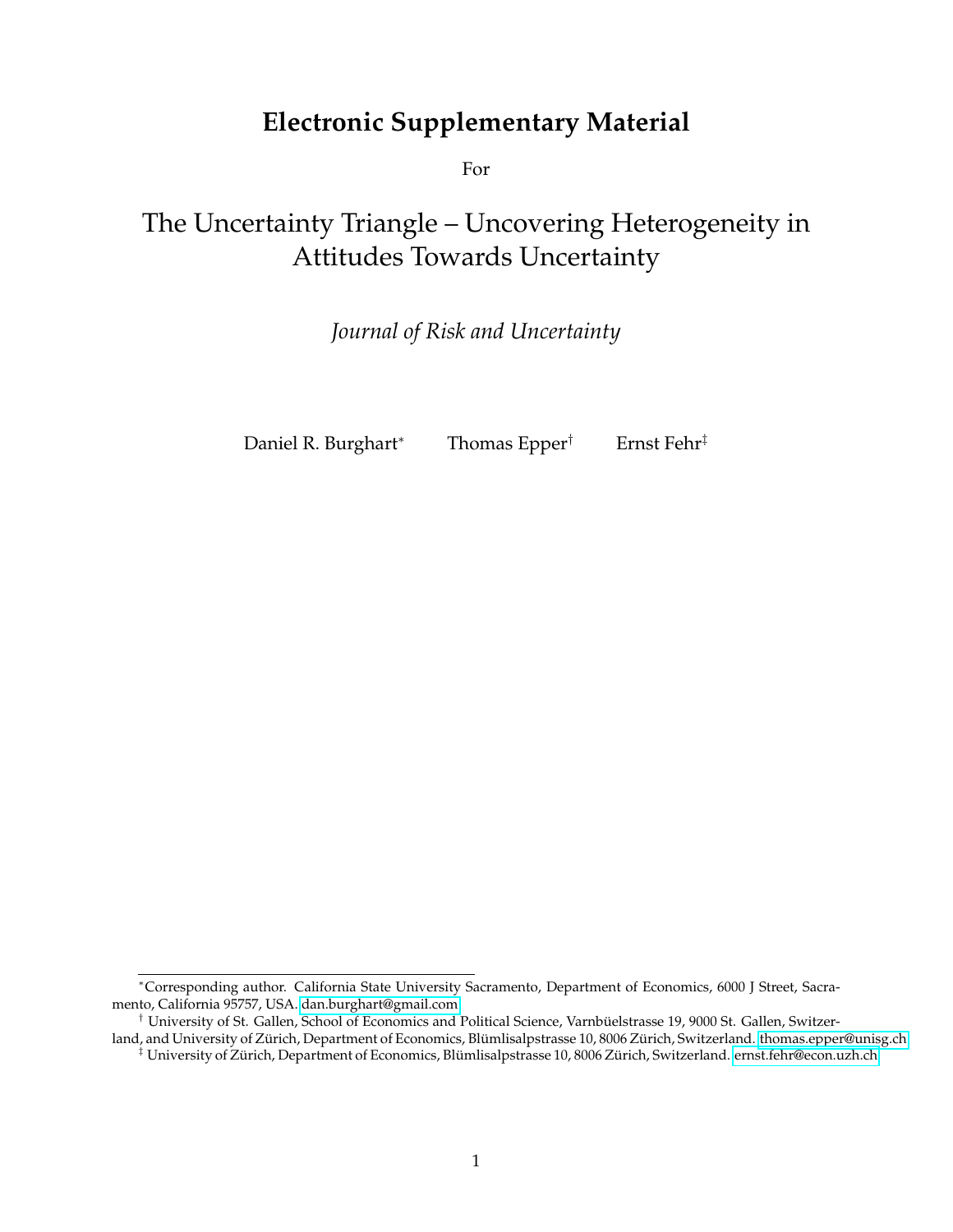## **A Analytical Details**

#### **A.1 Testing For GARP**

[Varian](#page--1-0) [\(1982\)](#page--1-0) provides a convenient algorithm for testing the Generalized Axiom of Revealed Preferences (GARP) and, in general, we adopt his notation and methods here. Following [Burghart](#page--1-1) [\(2020\)](#page--1-1), testing GARP in this setting is computationally less intensive, and more intuitive, if we interpret lower envelope lotteries as two-dimensional demand vectors, relative to the worst outcome. To do this we transform lower envelope lotteries into two dimensions. Denoting the lower envelope lottery selected from the *i*<sup>th</sup> budget as  $L^{i*}$ , we use the following transformation:

$$
L^{i*} = \left(\underline{p}_{60}^{i*}, \underline{p}_{20}^{i*}, y^{i*}\right) \rightarrow \left(\underline{p}_{60}^{i*} + y^{i*}, \underline{p}_{60}^{i*}\right) = \left(x_1^{i*}, x_2^{i*}\right) = \mathbf{x}^{i*} \tag{15}
$$

This transformation means that x<sup>*i*∗</sup> can be interpreted as a two-dimensional demand vector, relative to the worst outcome. Denote as q<sup>i</sup> the two-dimensional vector of prices that describes the linear budget from which **x**<sup>i∗</sup> was selected.

The starting point for testing GARP is to construct a directly revealed preferred graph. For the 25 budgets in our experiment, and each participants choices  $(x^{1*}, \ldots, x^{25*})$ , we construct a 25 by 25 matrix  $M$  (the directly revealed graph) whose  $ij^{th}$  entry is given by

$$
m_{ij} = \begin{cases} 1 & \text{if } \mathbf{q}^i \cdot \mathbf{x}^{i*} \ge \mathbf{q}^i \cdot \mathbf{x}^{j*} \\ 0 & \text{otherwise} \end{cases}
$$
(16)

We then construct the indirectly revealed preferred graph  $MT$ , which is the transitive closure of M. The  $ij^{th}$  entry of the closure is given by

$$
mt_{ij} = \begin{cases} 1 & \text{if } m_{ij}^{25} > 0 \\ 0 & \text{otherwise} \end{cases}
$$
 (17)

where  $m_{ij}^{25}$  is the  $ij$ <sup>th</sup> entry of the matrix  $M^{25} = MM \cdots M$ . If  $mt_{ij} = 1$  and  $\mathbf{q}^j \cdot \mathbf{x}^{j*} > \mathbf{q}^j \cdot \mathbf{x}^{i*}$  for some *i* and *j* (with  $\mathbf{x}^{i*} \neq \mathbf{x}^{j*}$ ) there is a GARP violation.

To calculate Houtman-Maks, conditional on observing at least one violation of GARP, we use a brute force approach. We check whether all subsets of size 24 are consistent with GARP (using the above algorithm). If no subset of size 24 is GARP compliant we take all subsets of size 23 and check whether any of these subsets are GARP compliant. We proceed in such a manner until we find at least one subset of the data that is GARP compliant. The cardinality of that subset is the Houtman-Maks.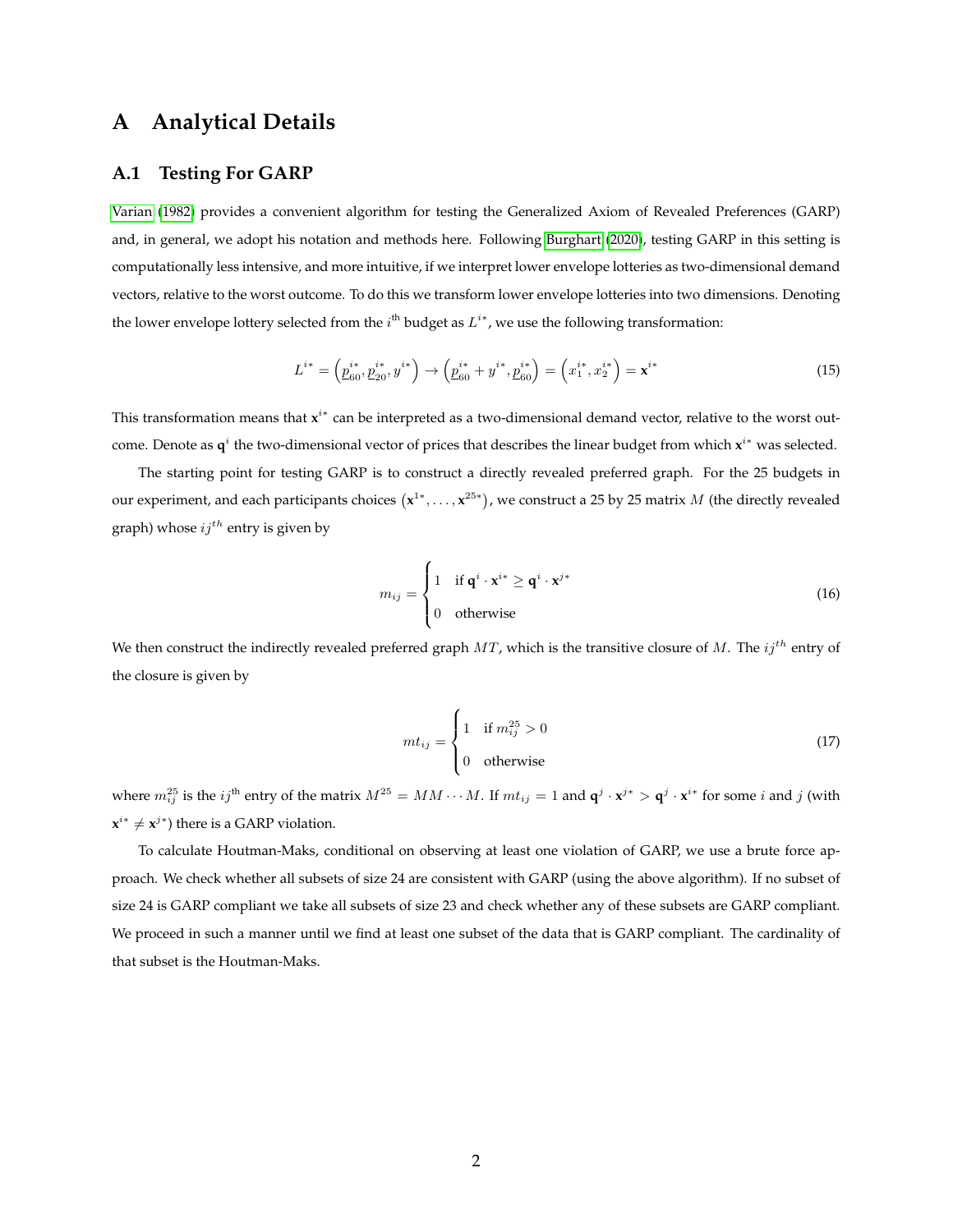#### **A.2 Testing For Partial Ignorance Expected Utility**

The Partial Ignorance Expected Utility model gives rise to indifference curves that linear and parallel in the uncertainty triangle. So, given a choice from one budget, the PEU indifference curve structure lets us make predictions about choices from other budgets. To make predictions, we need to compare the steepness of the i<sup>th</sup> budget, denoted by the ratio of its prices  $\left(\frac{q_1}{q_2}\right)^i$ , to the steepness of the  $j^{\text{th}}$  budget, denoted by the ratio of its prices  $\left(\frac{q_1}{q_2}\right)^j$ . We say:

- 1. The  $j^{\text{th}}$  budget is flatter than the  $i^{\text{th}}$  budget whenever  $\left(\frac{q_1}{q_2}\right)^j < \left(\frac{q_1}{q_2}\right)^i$
- 2. The  $j^{\text{th}}$  budget is steeper than the  $i^{\text{th}}$  budget whenever  $\left(\frac{q_1}{q_2}\right)^j > \left(\frac{q_1}{q_2}\right)^i$

We can use these steepness comparisons to make an exhaustive list of predictions. Using x<sup>*i∗*</sup> to denote the choice from the  $i^{\text{th}}$  budget:

 $\bullet$  Case 1: The choice from the  $i^{\text{th}}$  budget is the most uncertain alternative available (i.e. the alternative was on the horizontal or vertical leg of the uncertainty triangle). Denote this "corner" alternative by  $\lfloor x \rfloor^i$ 

$$
\mathbf{x}^{i*} = [\mathbf{x}]^i \rightarrow \begin{cases} \mathbf{x}^j = [\mathbf{x}]^j & \text{when } \left(\frac{q_1}{q_2}\right)^j < \left(\frac{q_1}{q_2}\right)^i \\ \text{no prediction} & \text{when } \left(\frac{q_1}{q_2}\right)^j > \left(\frac{q_1}{q_2}\right)^i \\ \text{no prediction} & \text{when } \left(\frac{q_1}{q_2}\right)^j = \left(\frac{q_1}{q_2}\right)^i \end{cases}
$$

 $\bullet$  Case 2: The choice from  $i^{\text{th}}$  budget fully-specified lottery (i.e. the alternative selected was on the hypotenuse in the uncertainty triangle). Denote this "corner" alternative by  $\lceil x \rceil^i$ 

$$
\mathbf{x}^{i*} = \begin{bmatrix} \mathbf{x} \end{bmatrix}^i \rightarrow \begin{cases} \text{no prediction} & \text{when } \left(\frac{q_1}{q_2}\right)^j < \left(\frac{q_1}{q_2}\right)^i \\ \mathbf{x}^j = \begin{bmatrix} \mathbf{x} \end{bmatrix}^j & \text{when } \left(\frac{q_1}{q_2}\right)^j > \left(\frac{q_1}{q_2}\right)^i \\ \text{no prediction} & \text{when } \left(\frac{q_1}{q_2}\right)^j = \left(\frac{q_1}{q_2}\right)^i \end{cases}
$$

 $\bullet$  Case 3: The choice from the  $i^{\text{th}}$  budget is on the "interior" (i.e. not Case 1 or Case 2). Denote this set of alternatives by [**x**] i

$$
\mathbf{x}^{i*} \in [\mathbf{x}]^i \rightarrow \begin{cases} \mathbf{x}^j = [\mathbf{x}]^j & \text{when } \left(\frac{q_1}{q_2}\right)^j < \left(\frac{q_1}{q_2}\right)^i \\ \mathbf{x}^j = [\mathbf{x}]^j & \text{when } \left(\frac{q_1}{q_2}\right)^j > \left(\frac{q_1}{q_2}\right)^i \\ \text{no prediction} & \text{when } \left(\frac{q_1}{q_2}\right)^j = \left(\frac{q_1}{q_2}\right)^i \end{cases}
$$

This provides an exhaustive list of predictions under an PEU representation.

Given a set of predictions, it seems reasonable to assess two conditions:

- **Condition 1:** Predictions about choices are internally consistent.
- **Condition 2:** Choices are consistent with the predictions.

The first condition requires that choices from distinct budgets do not generate conflicting predictions about the choice from a third budget (also distinct). The second condition simply requires that choices are consistent with the set of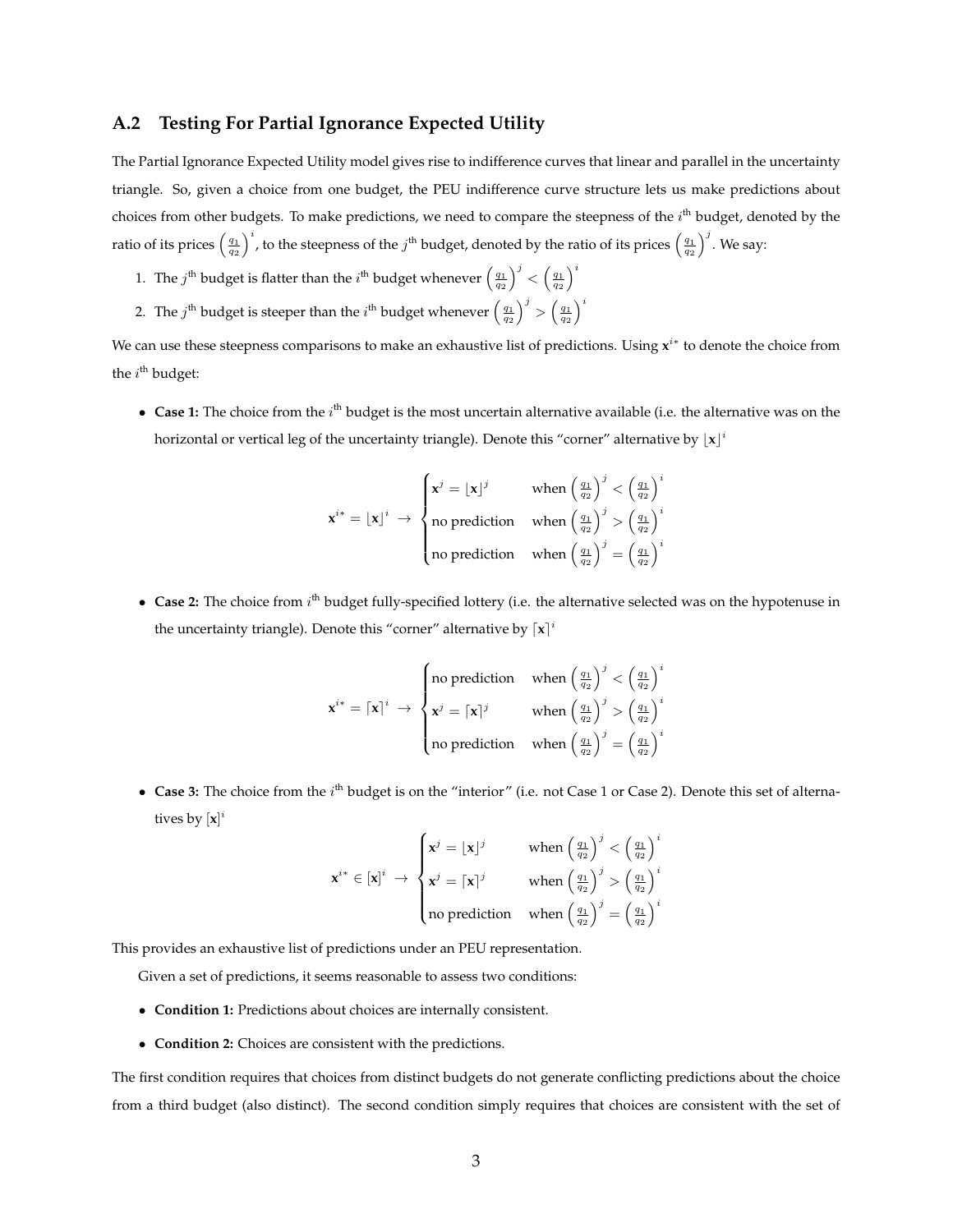(internally consistent) predictions. We say that choices are consistent with an PEU representation if these two conditions are met.

Algorithmically, we test the Condition 1 by constructing three square matrices,  $|D|$ ,  $[D]$ , and  $[D]$ , with entries defined, respectively:

$$
\lfloor d \rfloor_{ij} = \begin{cases} -1 & \text{if } \mathbf{x}^{i*} = \lfloor \mathbf{x} \rfloor^i \text{ and } \left( \frac{q_1}{q_2} \right)^j < \left( \frac{q_1}{q_2} \right)^i \\ 0 & \text{otherwise} \end{cases} \tag{18}
$$

$$
\lceil d \rceil ij = \begin{cases} +1 & \text{if } \mathbf{x}^{i*} = \lceil \mathbf{x} \rceil^i \text{ and } \left(\frac{q_1}{q_2}\right)^j > \left(\frac{q_1}{q_2}\right)^i \\ 0 & \text{otherwise} \end{cases} \tag{19}
$$

$$
[d]_{ij} = \begin{cases} -1 & \text{if } \mathbf{x}^{i*} \in [\mathbf{x}]^i \text{ and } \left(\frac{q_1}{q_2}\right)^j < \left(\frac{q_1}{q_2}\right)^i\\ +1 & \text{if } \mathbf{x}^{i*} \in [\mathbf{x}]^i \text{ and } \left(\frac{q_1}{q_2}\right)^j > \left(\frac{q_1}{q_2}\right)^i\\ 0 & \text{otherwise} \end{cases} \tag{20}
$$

Essentially, these three matrices document whether a choice from the  $j<sup>th</sup>$  budget is predicted to be the most uncertain alternative available (-1), the fully-specified lottery (+1), or neither (0), based upon some original choice (x<sup>i</sup>) and steepness of that original budget  $\left(\frac{q_1}{q_2}\right)^i$ .

Because [D] is the only matrix that has both +1 and −1 entries (i.e. only when **x** <sup>i</sup><sup>∗</sup> ∈ [**x**] i can we get predictions of both  $\bf{x}$ <sup>*j*</sup> and  $\bf{x}$ <sup>*j*</sup>) we first check it for internal consistency of its predictions. We construct two row vectors, Max[*D*] and  $Min[D]$ , where

$$
\text{Max}[D] = [\text{Max}\{[d]_{\cdot 1}, 0\}, \text{Max}\{[d]_{\cdot 2}, 0\}, \dots, \text{Max}\{[d]_{\cdot J}, 0\}]
$$
\n
$$
\text{Min}[D] = [\text{Min}\{[d]_{\cdot 1}, 0\}, \text{Min}\{[d]_{\cdot 2}, 0\}, \dots, \text{Min}\{[d]_{\cdot J}, 0\}]
$$
\n(21)

where  $[d]$  indicates the collection of entries in the  $j^{\text{th}}$  column of  $[D]$ . Notice that for the element-by-element multiplication,  $\text{Max}[d]_j * \text{Min}[d]_j \geq 0, \forall j = 1, ..., J$  if and only if predictions are internally consistent in [D].

Conditional on  $[D]$  exhibiting internal prediction consistency, all that remains is to verify that all three of the following conditions hold:

$$
\begin{aligned}\n\text{Max}[d]_j \cdot \text{Min}[d]_j &\ge 0, \ \forall j = 1, \dots, J \\
\text{Max}[d]_j \cdot \text{Min}[d]_j &\ge 0, \ \forall j = 1, \dots, J \\
\text{Max}[d]_j \cdot \text{Min}[d]_j &\ge 0, \ \forall j = 1, \dots, J\n\end{aligned}
$$
\n(22)

where

$$
\text{Max}[D] = [\text{Max}\{[d]_{\cdot 1}\}, \text{Max}\{[d]_{\cdot 2}\}, \dots, \text{Max}\{[d]_{\cdot J}\}]
$$
\n
$$
\text{Min}[D] = [\text{Min}\{[d]_{\cdot 1}\}, \text{Min}\{[d]_{\cdot 2}\}, \dots, \text{Min}\{[d]_{\cdot J}\}]
$$
\n(23)

If predictions are internally consistent (i.e. choices satisfy condition 1) it is a straightforward exercise to verify that choices are consistent with predictions (i.e. choices satisfy condition 2). If choices satisfy both condition 1 and condition 2, they pass our test for a Partial Ignorance Expected Utility representation.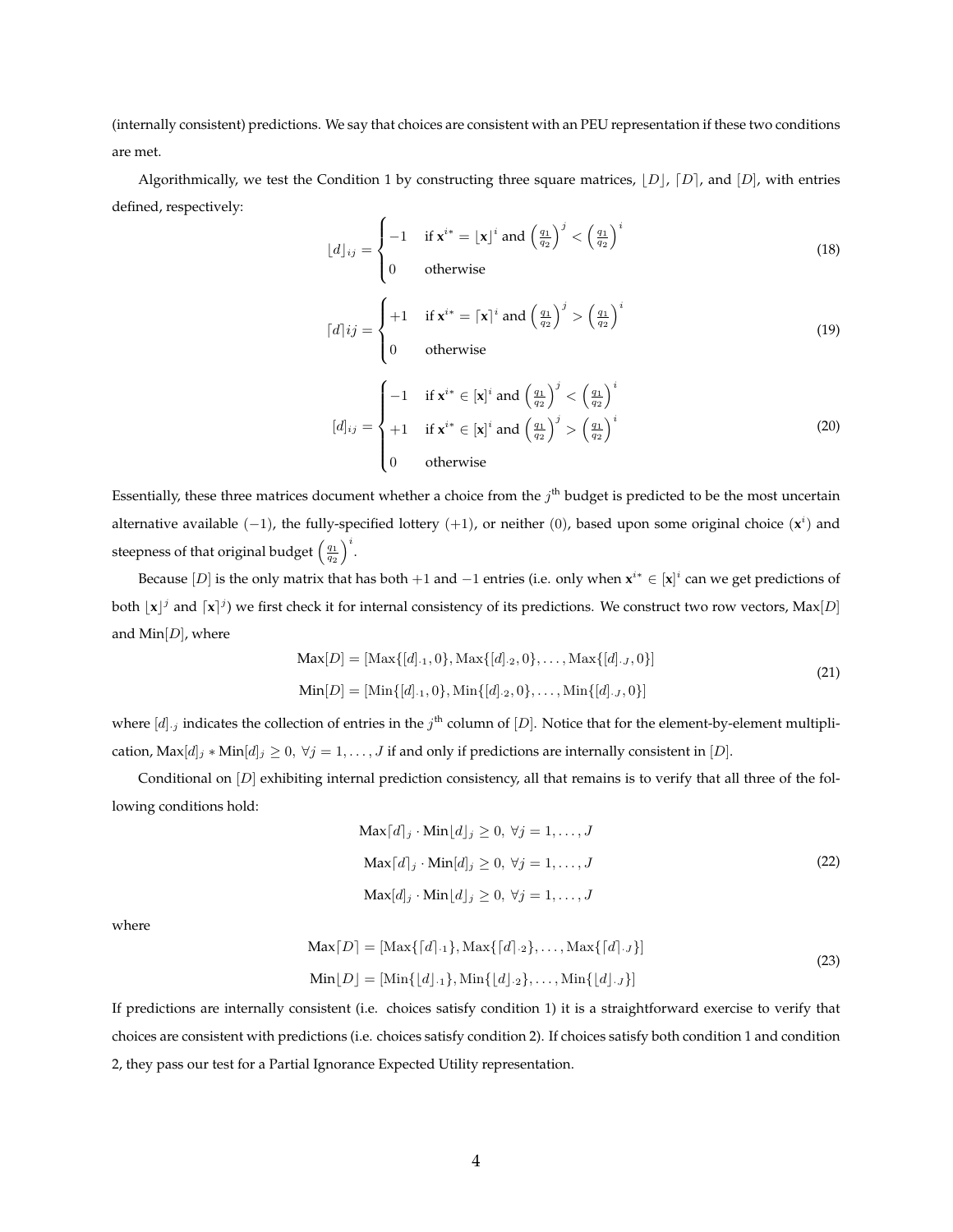## **B Classification**

### **B.1 Partial Ignorance Expected Utility Parameter Estimates**

#### **B.1.1 Partial Ignorance Expected Utility Transition Probabilities**

The weighted graph in Figure [16](#page-5-0) depicts transitions of participants between preference types when increasing the total number of types  $(C)$  in the finite mixture model. For a model with n types, the weight of the edges (i.e. the thickness of the lines) illustrates the fraction of participants moving to the  $n + 1$  types in the subsequent model below. The proportion of participants assigned to the uncertainty neutral (**green**) type is remarkably robust for C ≥ 3. Relative to  $C = 3$ , more extreme preference types emerge for the uncertainty averse and uncertainty seeking types when  $C = 4$ and  $C = 5$ . The overall proportions of participants in the uncertainty averse and uncertainty seeking categories is, however, remarkably consistent for  $C \geq 3$ .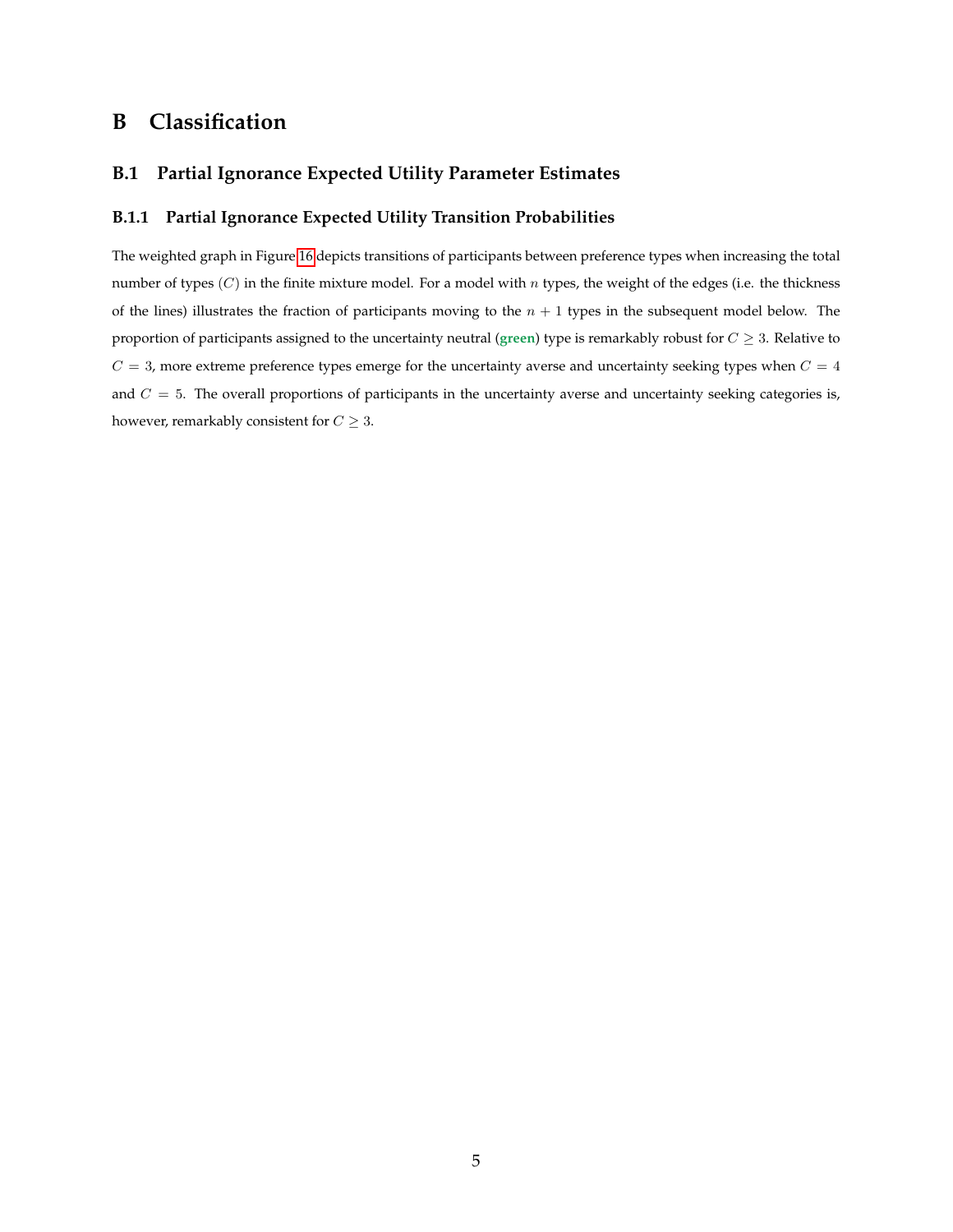

<span id="page-5-0"></span>Figure 16: Transition Probabilities For PEU Preference Types Assuming One to Five Types (i.e.  $C = 1, \ldots, 5$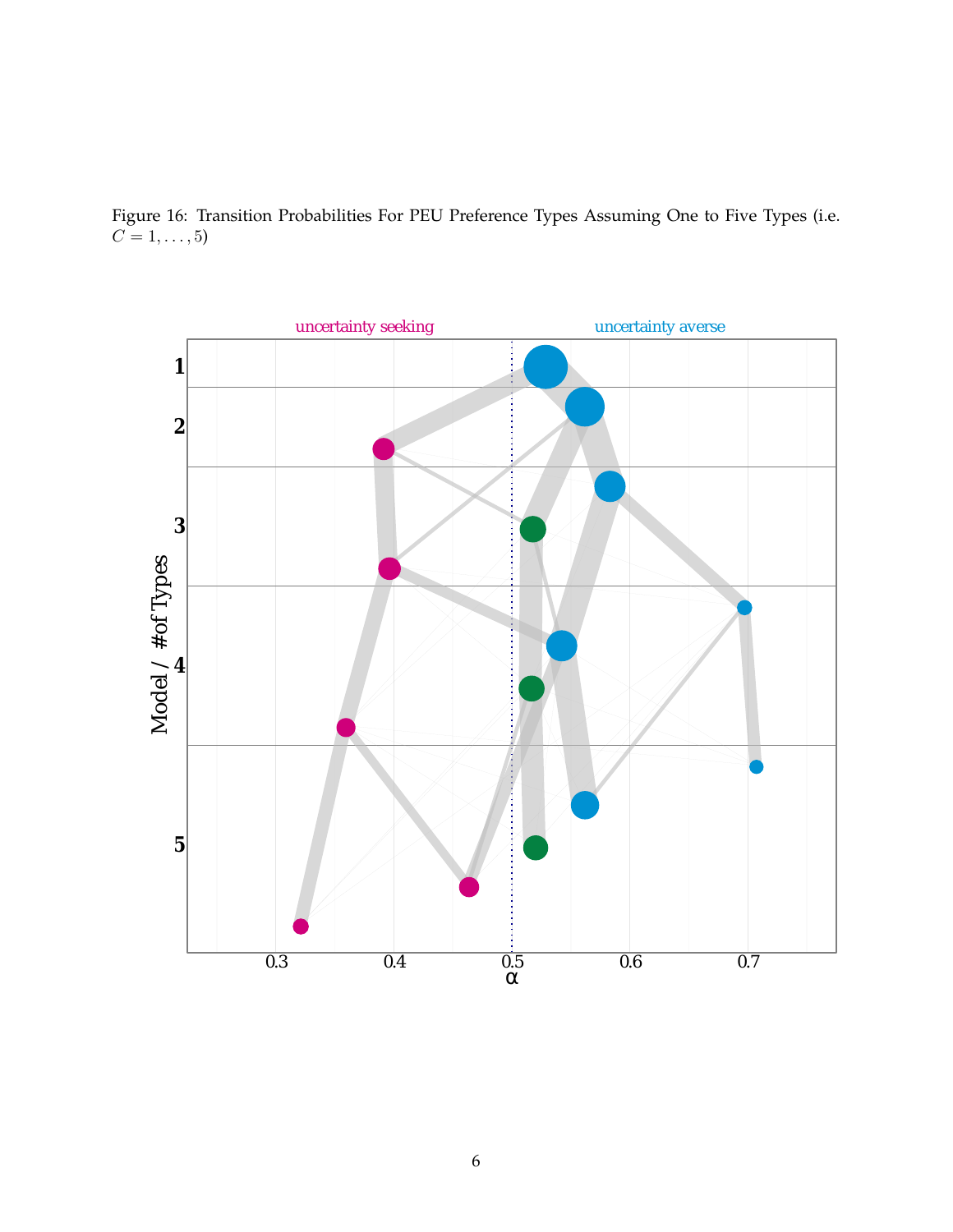#### **B.1.2 Partial Ignorance Expected Utility Posterior Probabilities**

Figures [17](#page-7-0) and [18](#page-7-1) depict histograms of the posterior probabilities for the two models presented in the main text. The posterior probability that an individual i choosing from the set of lower envelope lotteries  $\mathbb{L}_i$  belongs to type c is defined as (see Section [3.2.1](#page--1-2) for notational definitions):

$$
\tau_{ic} = \frac{\pi_c f(\mathbb{L}_i; \alpha_c, \sigma_c)}{\sum_{c=1}^C \pi_c f(\mathbb{L}_i; \alpha_c, \sigma_c)}.
$$
\n(24)

The histograms in Figures [17](#page-7-0) and [18](#page-7-1) provide a positive impression regarding how well our classification procedure works. Specifically, the vast majority of participants are clearly assigned to one type because posterior probabilities are near  $\tau = 1$  or  $\tau = 0$ . This clear assignment to one type or another is an important validation for finite mixture methods – if assignment to types is unclear, such that posterior probabilities are away from the bounds, then using finite mixture methods would be inappropriate.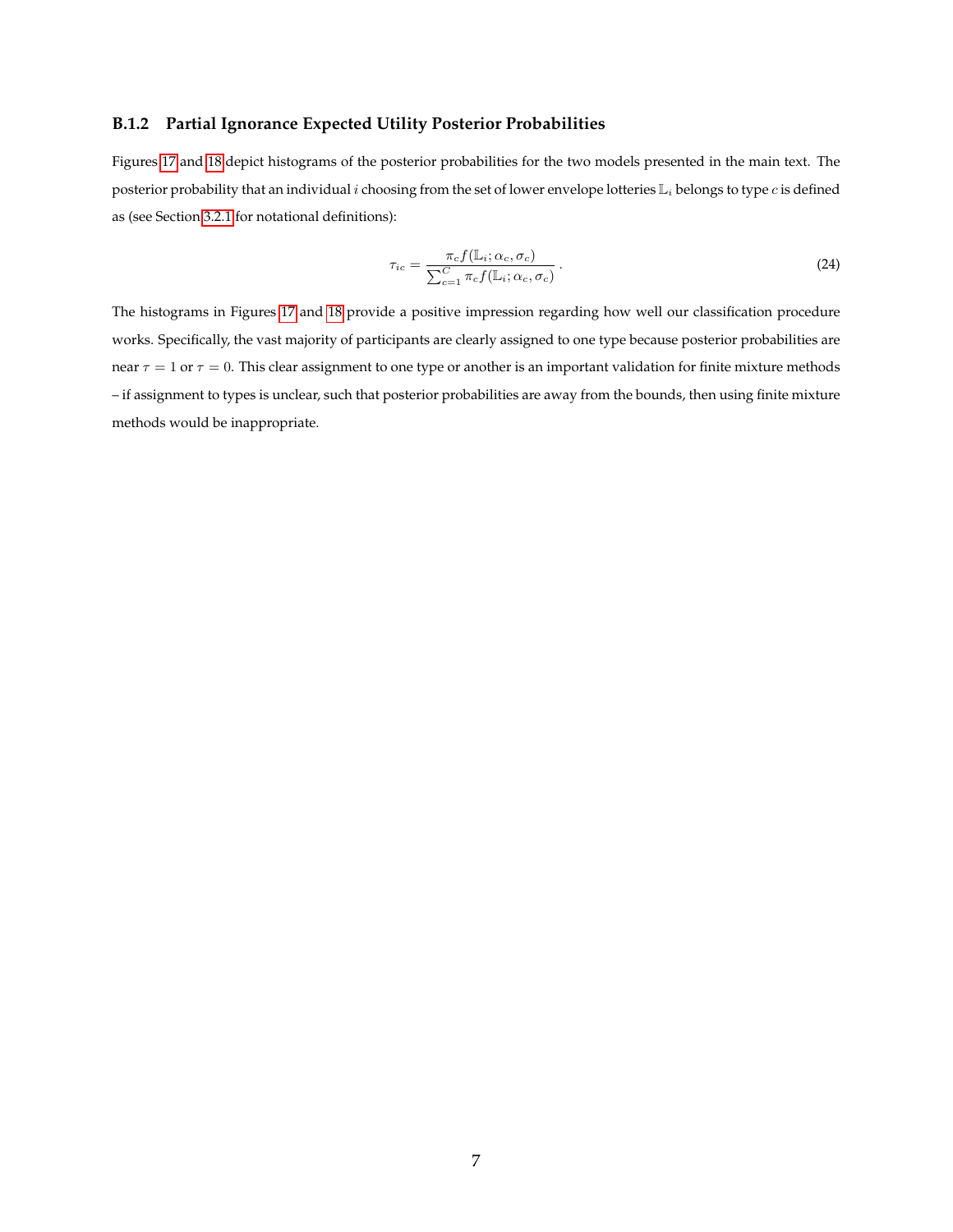

<span id="page-7-0"></span>

Figure 18: Posterior Probabilities for PEU

<span id="page-7-1"></span>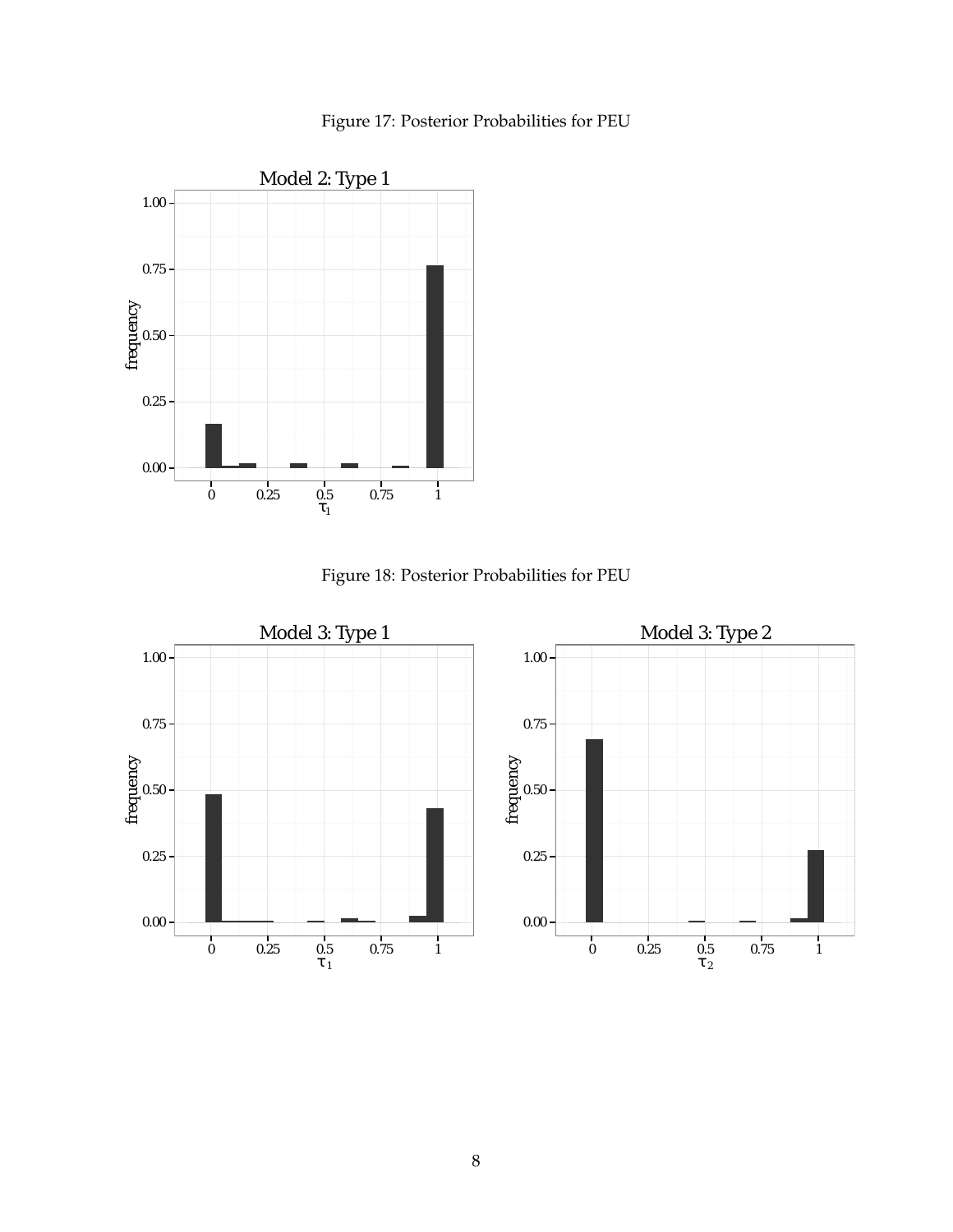#### **B.2** β**-Partial Ignorance Expected Utility**

#### **B.2.1** β**-Partial Ignorance Expected Utility Transition Probabilities**

Figure [19](#page-9-0) shows the transition probabilities when the type count is increased from one to two. The vertex of the graph labeled by 1 corresponds to the parameter estimate for the homogenous preference model. When allowing for two types, a fraction of subjects is allocated to the lower type (vertex labeled by 2 at the bottom right), whereas the remaining subjects are allocated to the upper type (vertex labeled by 2 on the  $\alpha = 0.50$  line). The size of the vertices corresponds to the posterior probability of being assigned to one of the types. The thicker the edge linking the vertex labeled by 1 and 2, the higher the transition probability. When increasing from one type to two types there is a split of the homogeneous preferences (i.e. the 'red 1') into two qualitatively distinct preference types (i.e. the 'red 2' and the 'green 2'). Figure [20](#page-10-0) shows the transition probabilities when the type count is increased from two to three. When increasing from two to three types the 'red 2' type splits about equally into two 'red 3' types. The proximal 'blue 3' types are not qualitatively distinct from the 'green 2' type.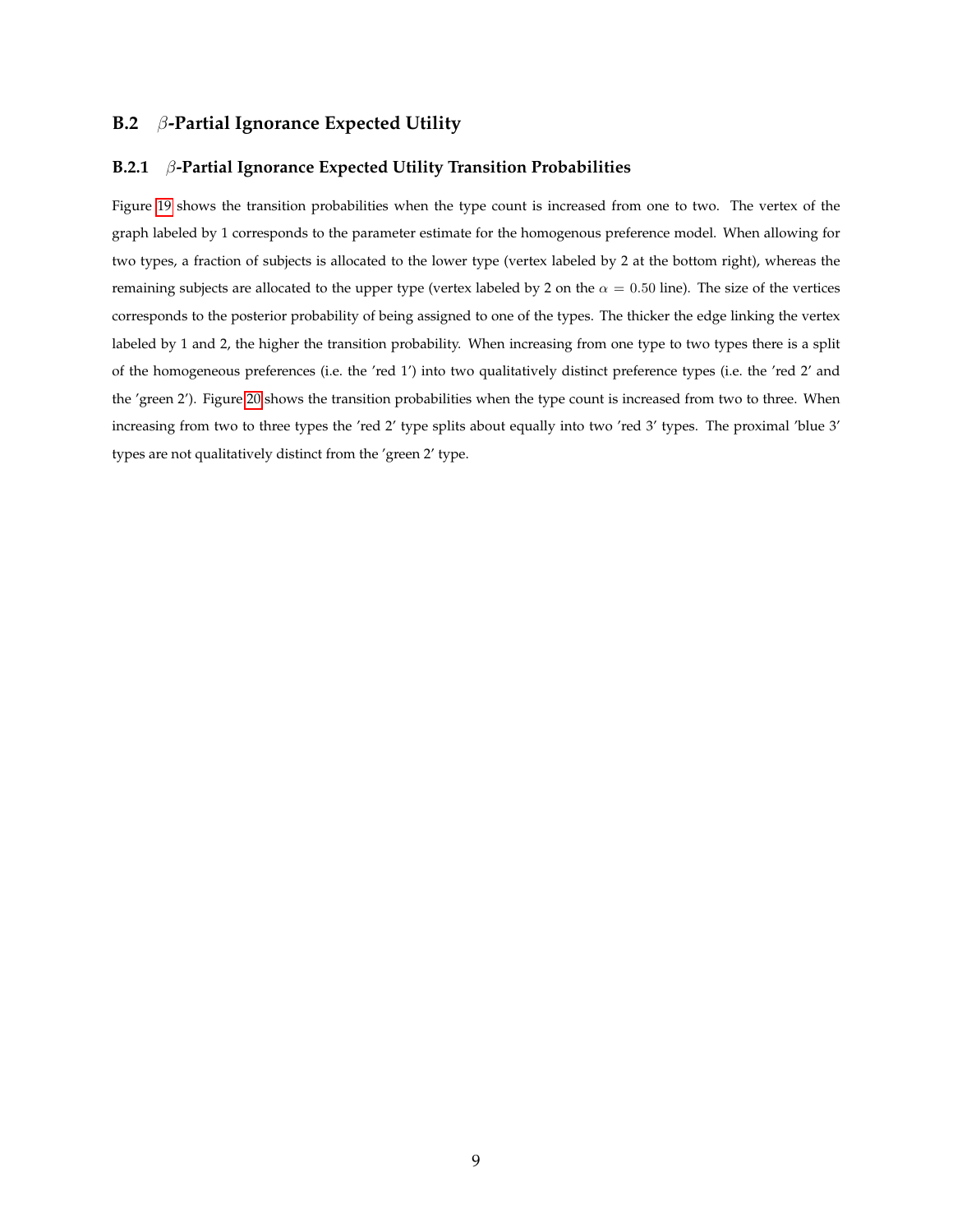<span id="page-9-0"></span>



Model 1 to Model 2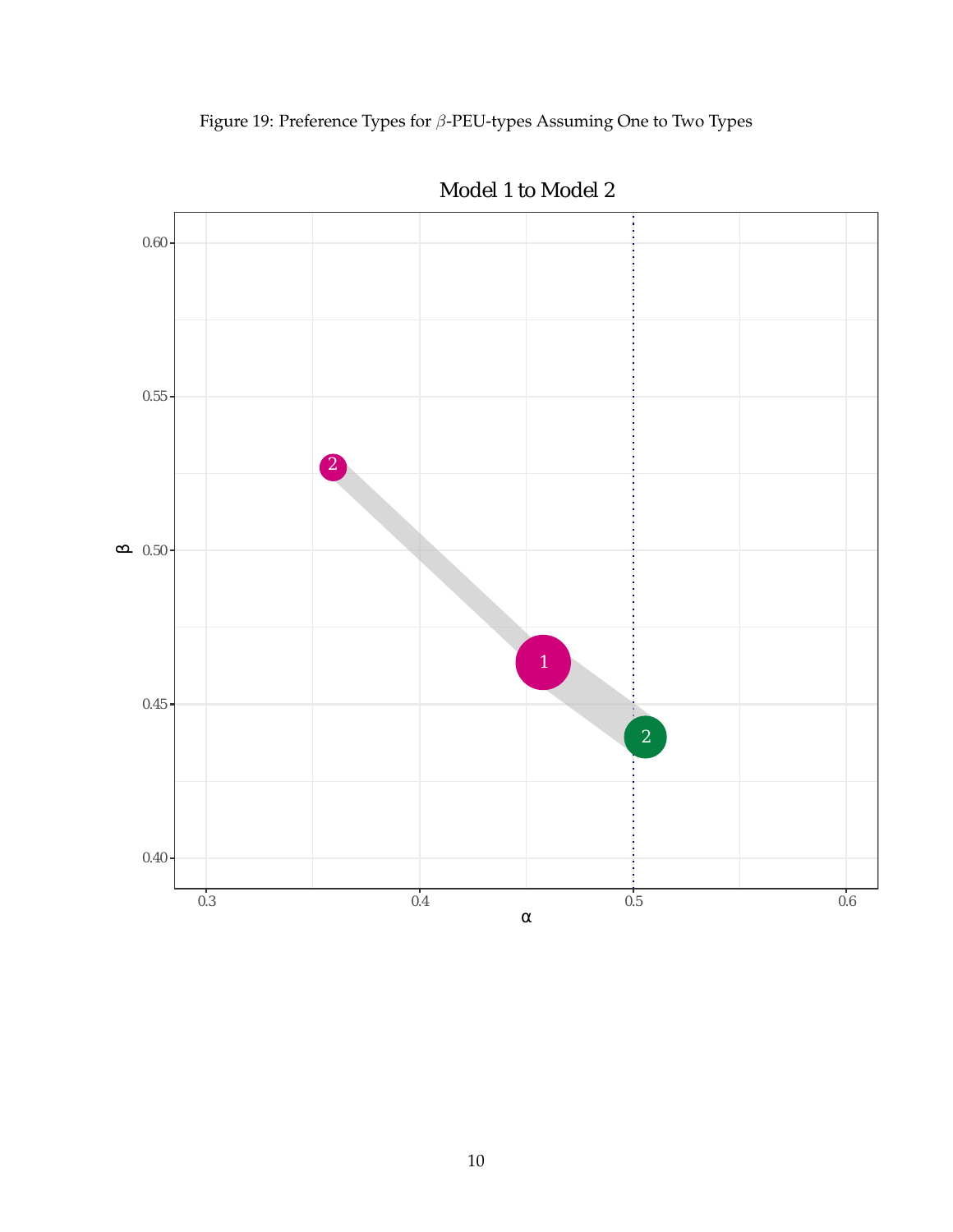<span id="page-10-0"></span>



Model 2 to Model 3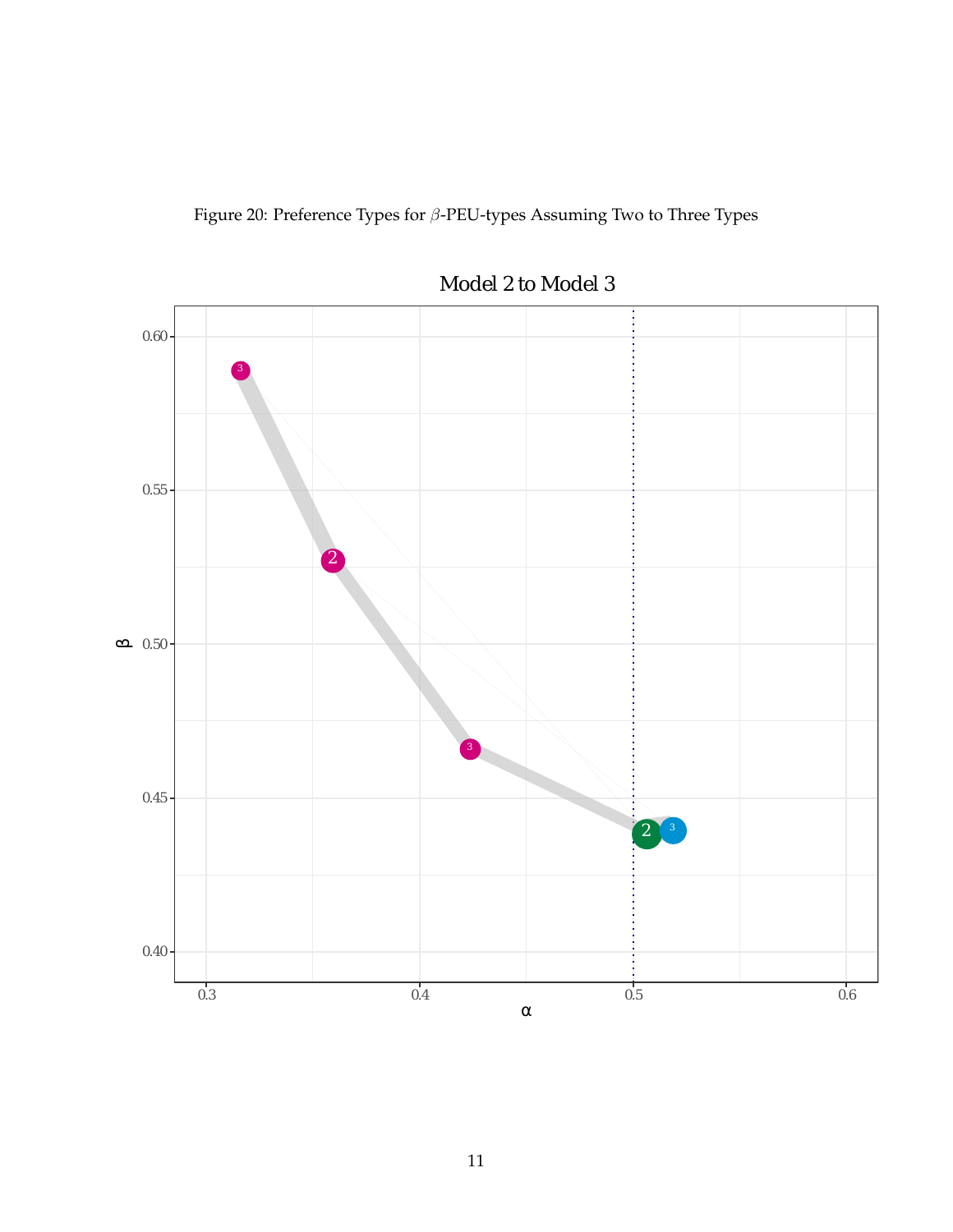### **B.2.2** β**-Partial Ignorance Expected Utility Posterior Probabilities**

The posterior probability that an individual  $i$  choosing from the set of lower envelope lotteries  $\mathbb{L}_i$  belongs to type  $c$  is defined as:

$$
\tau_{ic} = \frac{\pi_c f(\mathbb{L}_i; \alpha_c, \beta_c, \sigma_c)}{\sum_{c=1}^C \pi_c f(\mathbb{L}_i; \alpha_c, \beta_c, \sigma_c)}.
$$
\n(25)

The histograms in Figures [21](#page-12-0) show how well our classification procedure works. As with the posteriors for PEU, we find that the majority of participants are clearly assigned to one type because posterior probabilities are near  $\tau = 1$  or  $\tau = 0$ .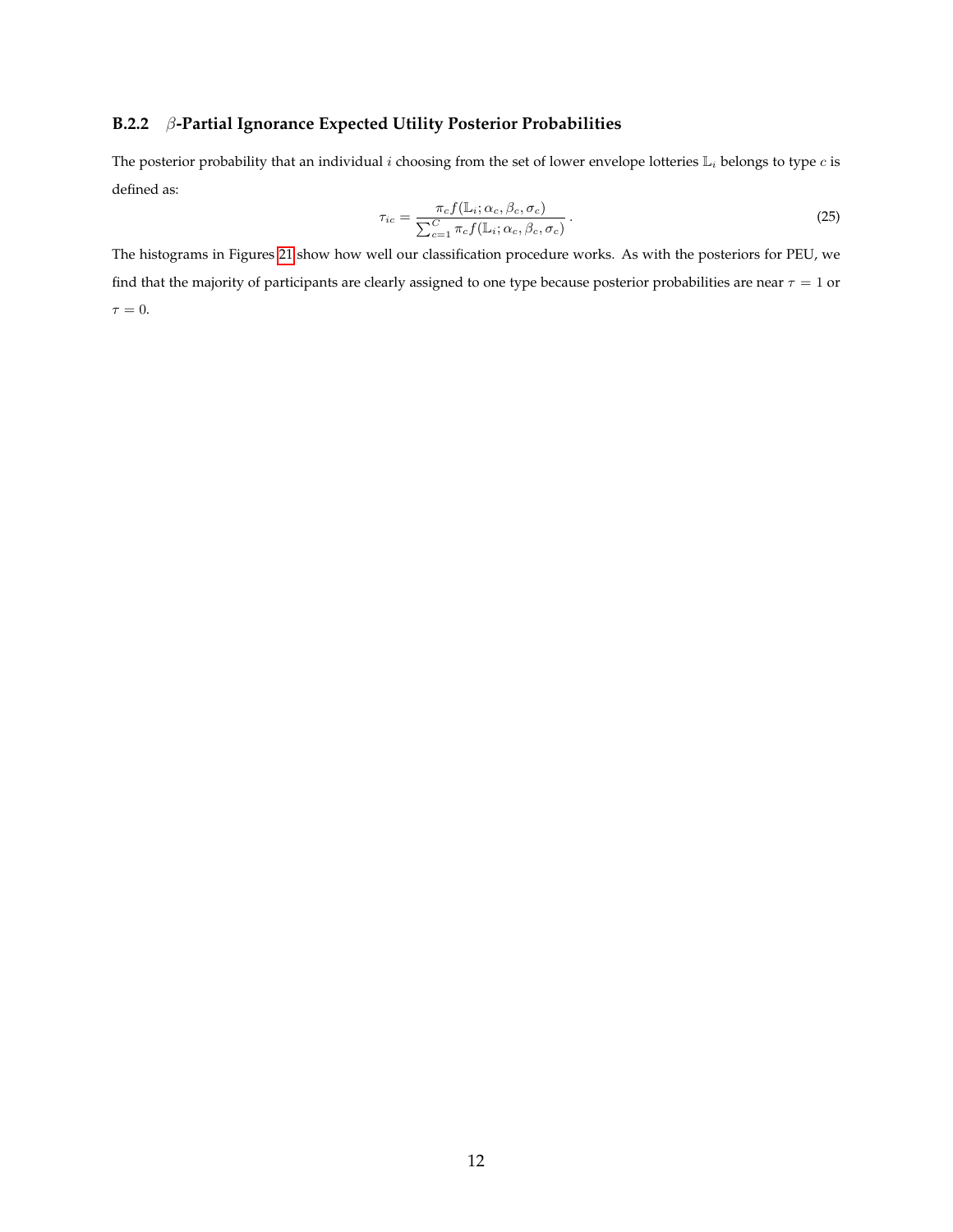<span id="page-12-0"></span>

Figure 21: Posterior Probabilities for  $\beta\text{-PEU}$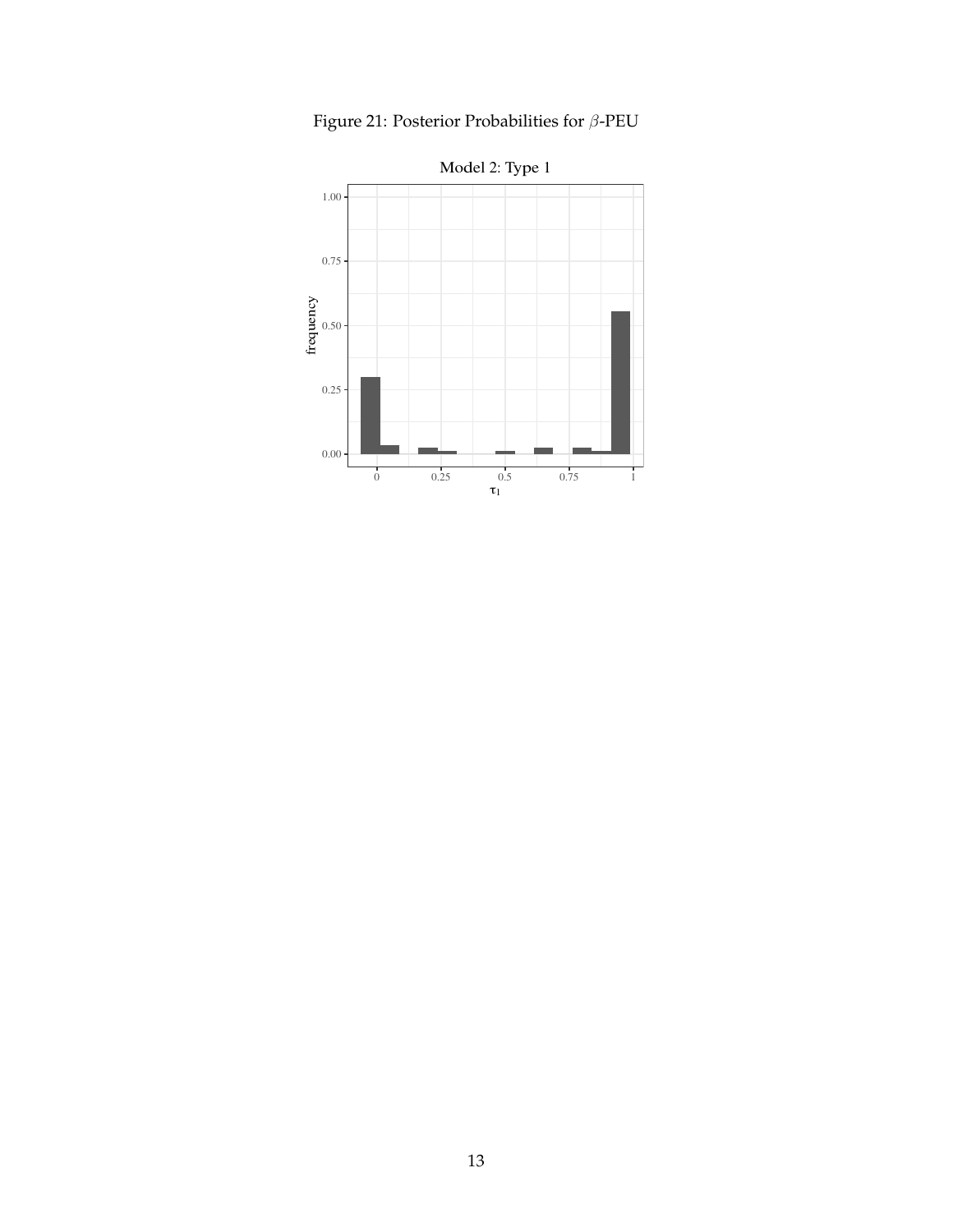# **C Experimental Details**

### **C.1 Choice Situation Details**

<span id="page-13-0"></span>Table [3](#page-13-0) lists normalized prices  $q_1$ ,  $q_2$ , their ratio  $\frac{q_1}{q_2}$ , and likelihood l for each budget.

| <b>CS</b>      | $q_1$   | $q_2$   | l       | $q_1$<br>$q_2$ |  |
|----------------|---------|---------|---------|----------------|--|
| 1              | 0.2     | 0.8     | 0.2     | 0.25           |  |
| $\overline{2}$ | 0.3     | 0.7     | 0.3     | 0.43           |  |
| 3              | $0.4\,$ | 0.6     | 0.4     | 0.67           |  |
| 4              | 0.5     | 0.5     | 0.5     | 1.00           |  |
| 5              | 0.6     | 0.4     | 0.6     | 1.50           |  |
| 6              | 0.7     | 0.3     | 0.7     | 2.33           |  |
| 7              | 0.8     | 0.2     | 0.8     | 4.00           |  |
| 8              | 0.2     | 0.6     | 0.2     | 0.33           |  |
| 9              | 0.3     | 0.5     | 0.3     | 0.60           |  |
| 10             | 0.4     | $0.4\,$ | $0.4\,$ | 1.00           |  |
| 11             | 0.5     | 0.3     | 0.5     | 1.67           |  |
| 12             | 0.6     | 0.2     | 0.6     | 3.00           |  |
| 13             | 0.2     | 0.6     | 0.4     | 0.33           |  |
| 14             | 0.3     | 0.5     | 0.5     | 0.60           |  |
| 15             | 0.4     | 0.4     | 0.6     | 1.00           |  |
| 16             | 0.5     | 0.3     | 0.7     | 1.67           |  |
| 17             | 0.6     | 0.2     | 0.8     | 3.00           |  |
| 18             | 0.2     | 0.4     | 0.2     | 0.50           |  |
| 19             | 0.3     | 0.3     | 0.3     | 1.00           |  |
| 20             | 0.4     | 0.2     | $0.4\,$ | 2.00           |  |
| 21             | 0.5     | 0.1     | 0.5     | 5.00           |  |
| 22             | 0.1     | 0.5     | 0.5     | 0.20           |  |
| 23             | 0.2     | $0.4\,$ | 0.6     | 0.50           |  |
| 24             | 0.3     | 0.3     | 0.7     | 1.00           |  |
| 25             | 0.4     | 0.2     | 0.8     | 2.00           |  |

Table 3: Choice Situation (CS) Budget Details